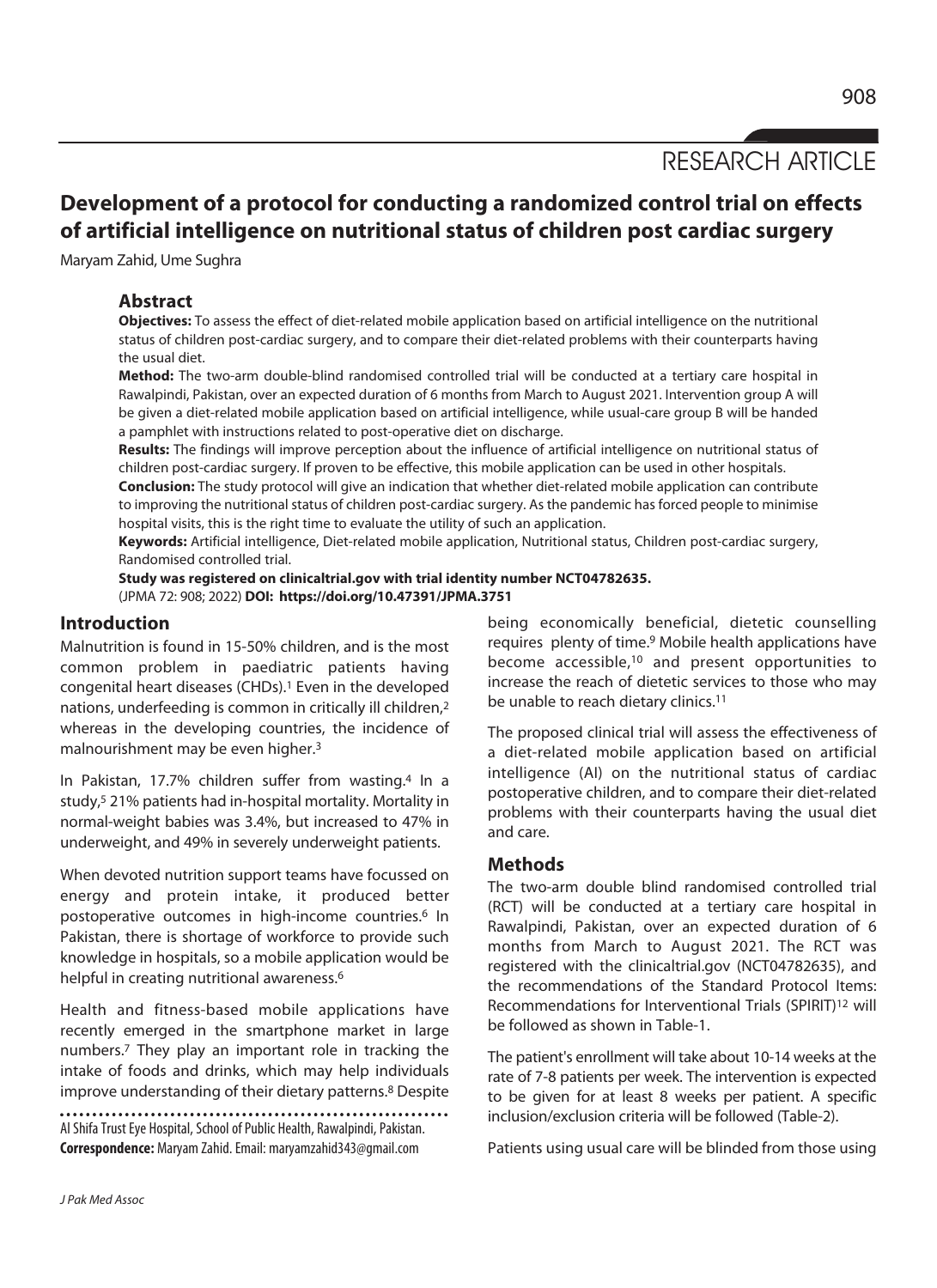**Table-1:** Schedule of enrollment, intervention and assessment of the enrolled patients according to the Standard Protocol Items: Recommendations for Interventional Trials (SPIRIT) 2013.

|                                                     | <b>Baseline</b><br>1 week | <b>Allocation</b><br>1 week | <b>Intervention</b><br>1-8 week | <b>First follow-up</b><br>5 week | Second follow-up<br>8 -9 week |
|-----------------------------------------------------|---------------------------|-----------------------------|---------------------------------|----------------------------------|-------------------------------|
| Timepoint**                                         |                           |                             |                                 |                                  |                               |
| <b>Enrolment:</b>                                   |                           |                             |                                 |                                  |                               |
| Eligibility screen                                  | Λ                         |                             |                                 |                                  |                               |
| Informed consent                                    |                           |                             |                                 |                                  |                               |
| Nutritional status assessment                       |                           |                             |                                 |                                  |                               |
| Training regarding mobile application and pamphlets | Λ                         |                             |                                 |                                  |                               |
| Allocation                                          |                           | Χ                           |                                 |                                  |                               |
| Interventions:                                      |                           |                             |                                 |                                  |                               |
| Diet related mobile application                     |                           |                             | X                               | χ                                | χ                             |
| Pamphlets                                           |                           |                             | Χ                               |                                  |                               |
| Assessments:                                        |                           |                             |                                 |                                  |                               |
| Weight                                              | X                         |                             |                                 | Λ                                | $\mathsf{v}$<br>Λ             |
| Calories and protein intake                         | Λ                         |                             |                                 |                                  |                               |
| Mobile application usefulness                       |                           |                             |                                 |                                  |                               |
| <b>Nutritional issues</b>                           | Λ                         |                             |                                 |                                  |                               |
| Carbohydrates, fats, Mineral, vitamin intake        | Λ                         |                             |                                 |                                  | Λ                             |

**Table-2:** Inclusion and exclusion criteria.

| . | . |
|---|---|
|   |   |

2. Surgeries within first and second class of RACHS score are included in the study. 2. Patients whose RACHS score is not mentioned will be excluded.

3. Patients with the facility of smart phones and internet will be included in the study. 3. Rehospitalized patient will be excluded from the research.

4. Patients/caregivers who can read English language will be included in the study

5. Discharged patients will be included in research.

the application. The random allocation of enrolled patients into the two groups will be performed using permuted block randomisation, making sure 1:1 ratio in intervention group A and usual-care group B. Recruitment of the patients will be carried out using the chronologically numbered sealed envelopes.

The primary objective of the diet-related mobile application would be to improve or maintain the nutritional status of the children. Children/caregivers will be able to choose their goals and challenges, daily intake of calories, carbohydrates, proteins, fats, minerals and vitamins. Nutritional intake will be tracked and daily and monthly insight regarding nutrients intake will be provided to the user. Meal and supplement reminders will be given to the users as per their requirements. Recipes will be available and meals can be planned according to the food choices of the child.

On discharge from hospital, the guardian/caregivers of children in group A will be explained the intervention and written consent will be requested. The mobile application will be installed in their mobile phones and they will be given the basic knowledge regarding the working of the application. Personal information will be entered in the

1. Children of age 2-12 years will be included in the study. 1. Patients with multiple congenital abnormalities will be excluded from study

mobile application, which will produce a diet plan for the child.

The child will then use the mobile application for 4 weeks after which, during the routine visit, the caregiver will be asked about the effectiveness of the application, and the nutritional status of the child will be checked. The patient will follow the diet plan provided in the mobile application and will visit the doctor for routine check-up after another 4 weeks. During the hospital visit, the patient will be asked about the effectiveness of the application, and nutritional status of the patient will be checked.

in group B, the children's weight, height, clinical signs will be noted on discharge. A pamphlet with dietary information will be given to the caregivers. During the routine hospital visit after 4 weeks, the nutritional status of the patient will be checked. The same procedure will be followed when the patient will visit doctor after another 4 weeks.

The sample-size will be calculated using results from a previous study13 in which wasting was reduced by the end of the study in 12% subjects in the intervention group, but there was no marked difference between the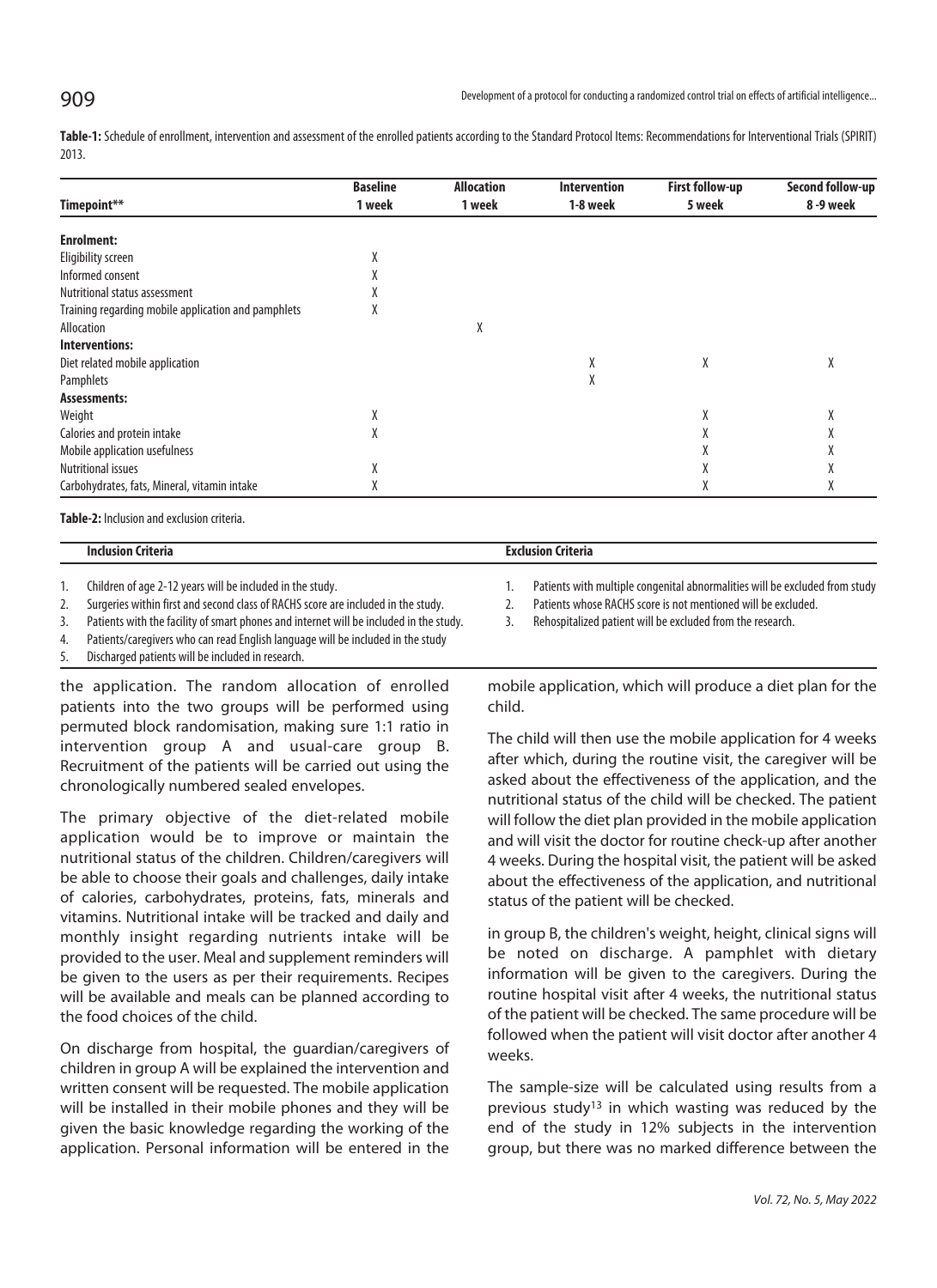intervention and control groups at the end of the study. The sample size is likely to be 88; 44(50%) in both groups, with 80% power, 5% significance level and predicted dropout 25%.

In terms of primary outcomes, weight changes in pounds (lbs), average caloric intake in kcal and average protein intake will in gm will be observed / calculated in both the groups for 8 weeks.

Patients will be requested to provide input regarding the usefulness of mobile application on Likert scales. The language used in the application as well as the usage of application itself will be rated from 'easy' to 'difficult'; financial effectiveness of the app will be rated from 'yes' to 'very costly'; insight about calories and nutrients will be rated from 'useful' to 'difficult to understand'; the recipes provided in the application will be rated from 'being useful' to 'not useful'; meal and supplement reminders will be rated from 'being useful' to 'irritating'.

Patients will be inquired about any nutritional issues faced during that period, like episodes of vomiting, diarrhoea, loss of appetite and other nutrition-related problems.

Secondary outcome measures would include average carbohydrates and fats consumed in both groups which will be recorded in gm for 8 weeks, and average vitamins and minerals consumed which will be recorded in mg and μg for 8 weeks.

### **Results**

Ethical and institutional permission is being pursued. The recruitment of the subjects is planned, and the datacollection process is expected to be completed by July 2021. Results will be analysed subsequently. The research work is anticipated to be published within three months post- analysis.

### **Discussion**

Malnutrition is common in CHD patients. Mehta et al. defined malnutrition as the difference between the nutrients requirement and the intake, which results in a collective insufficiency of energy, protein and micronutrients that may adversely affect growth and development.14

According to Becker et al., assessment of nutritional status and examinations on the role of nutrition in patient's health management should include data over a period of time. The data should include anthropometrics, actual dietary intake and reason for malabsorption.15

Application-based mobile health interventions are a

predominantly favourable method of modifying nutrition behaviours and health outcomes related to nutrition due to increased universal smartphone penetration and the easiness of installing apps in the mobile devices.16

# **Conclusion**

The use of mobile health (mHealth) technology in the dietetic field has not been studied comprehensively and there has not been any RCT planned in Pakistan involving the effect of diet-related mobile application on nutritional status of children after cardiac surgery. The study protocol will give an indication that whether a diet-related mobile application can improve the nutritional status of children post-surgery. As the pandemic has forced the people to minimise hospital visits, this is the right time to evaluate the usefulness of such an application.

**Disclaimer:** The text is based on an academic research.

**Conflict of Interest:** None.

**Source of Funding:** None.

### **References**

- 1. Blasquez A, Clouzeau H, Fayon M, Mouton JB, Thambo JB, Enaud R, et al. Evaluation of nutritional status and support in children with congenital heart disease. Eur J Clin Nutr 2016; 70: 528-31.
- 2. Mehta NM, Bechard LJ, Zurakowski D, Duggan CP, Heyland DK. Adequate enteral protein intake is inversely associated with 60-d mortality in critically ill children: a multicenter, prospective, cohort study. Am J Clin Nutr 2015; 102: 199-206.
- 3. Hassan BA, Albanna EA, Morsy SM, Siam AG, Elsaadany HF, Shehab M, et al. Nutritional Status in Children with Un-Operated Congenital Heart Disease: An Egyptian Center Experience. Front Pediatr 2015; 3: 53.
- 4. National Nutrition Survey, Key findings report, nutrition wing, ministry of national health services, Regulations and Coordination Government of Pakistan; 2018
- 5. Zahid M, Khalil H, Shah N, Nasim S, Majeed K, Sadiq T. Association between weight for age and clinical outcomes in children undergone cardiac surgery. Pak Armed Forces Med J 2019; 69 (Suppl-3): S409-13
- 6. Martinez EE, Bechard LJ, Mehta NM. Nutrition algorithms and bedside nutrient delivery practices in pediatric intensive care units: an international multicenter cohort study. Nutr Clin Pract 2014; 29: 360-7.
- 7. Pohl M. Research Guidance. research2guidance; 2017.
- 8. Azar KM, Lesser LI, Laing BY, Stephens J, Aurora MS, Burke LE, et al. Mobile applications for weight management: theory-based content analysis. Am J Prev Med 2013; 45: 583-9.
- 9. Health and Care Professions Council Dietitians; 2020.
- 10. Research2guidance. mHealth App Developer Economics; 2015.
- 11. Martin CK, Gilmore LA, Apolzan JW, Myers CA, Thomas DM, Redman LM Smartloss: A Personalized Mobile Health Intervention for Weight Management and Health Promotion JMIR Mhealth Uhealth 2016; 4: e18.
- 12. Chan AW, Tetzlaff JM, Altman DG, Laupacis A, Gøtzsche PC, Dickersin K, et al. SPIRIT 2013 Statement: Defining standard protocol items for clinical trials. Ann Intern Med 2013; 158: 200-7.
- 13. Saleem, AF, Mahmud S, Baig-Ansari N, Zaidi AK. Impact of maternal education about complementary feeding on their